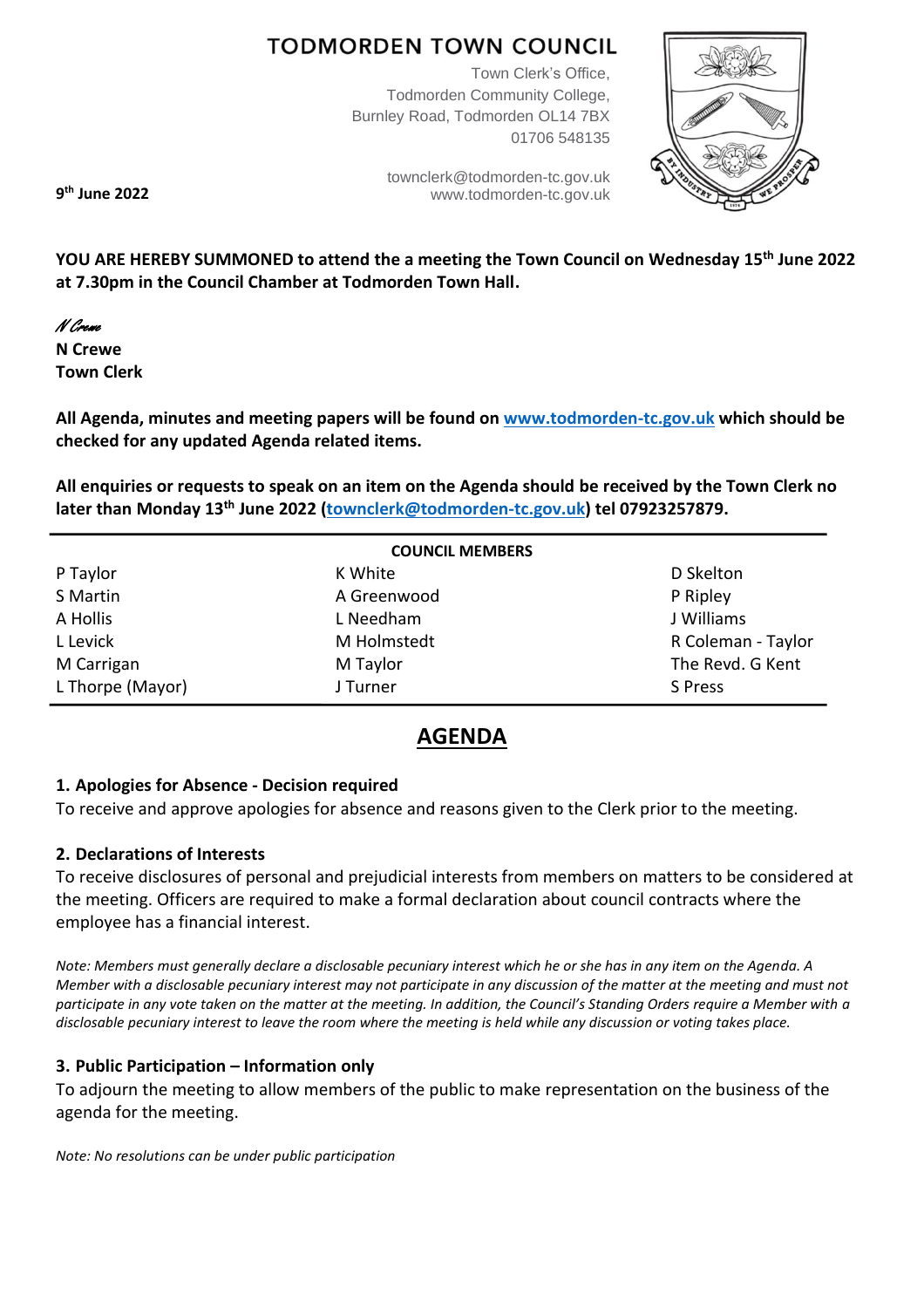## **4. Exclusion of Press and Public** - **Public Bodies (admission to meetings act) 1960 - Decision required**

To consider and confirm any agenda items that require the exclusion of the Press and Public in accordance with the Public Bodies (Admissions to Meetings) Act 1960 for matters appertaining to confidential or exempt information**.** 

## **5. Minutes – Decision required**

To approve the minutes of the Town Council meeting held on 11<sup>th</sup> May 2022.

## **6. Committee Minutes – Information only**

To confirm the receipt of approved/draft committee minutes previously circulated and to receive them.

| 6а | Development Committee 25 <sup>th</sup> May 2022 | Draft |
|----|-------------------------------------------------|-------|
| 6b | Resources Committee 8 <sup>th</sup> June 2022   | Draft |

## **7. Towns Deal Project – Information only**

To receive an update from Pam Warhurst on the Towns Deal Board projects.

## **8. Town Deals Centre Vale Project - Information only**

To receive an update from the Project Manager regarding the Centre Vale Park Projects

## **9. Towns Deal Centre Vale Park Project Update – For Decision**

To receive a report from the Resources Committee seeking approval to assuming land ownership for the Centre Vale Park Land Towns Deal projects and to act as principal grant applicants to secure shortfall funding.

## **10. Financial Position – Information only**

To receive a financial statement as of 8<sup>th</sup> June 2022.

- 10a Financial Summary
- 10b Balance Sheet

## **11. Schedule of Payments – For decision**

To receive and approve a schedule of 29 payments made between 6<sup>th</sup> May and 8<sup>th</sup> June 2022 totaling £24,370.42.

## **12. Awards Policy – Decision required**

To receive a draft policy relating to Awards that Todmorden Town Council present for approval and adoption.

## **13. John Fielden Statue – Decision required**

To receive recommendations on the plaque for the John Fielden statue from the Resources Committee.

## **14. Operational Risk Assessments and H & S Policies - Decision required**

To receive a suite of operational risk assessments and Health and Safety Policies relating to Todmorden Town Council recommended for adoption by the Resources Committee.

## **15. Upgrade to IT Systems – Decision required**

To receive a report from the Resources Committee on the IT systems upgrades.

## **16. Todmorden Flood Management Plan**

To receive and approve the recommend Todmorden Flood Management Plan from the Development Committee.